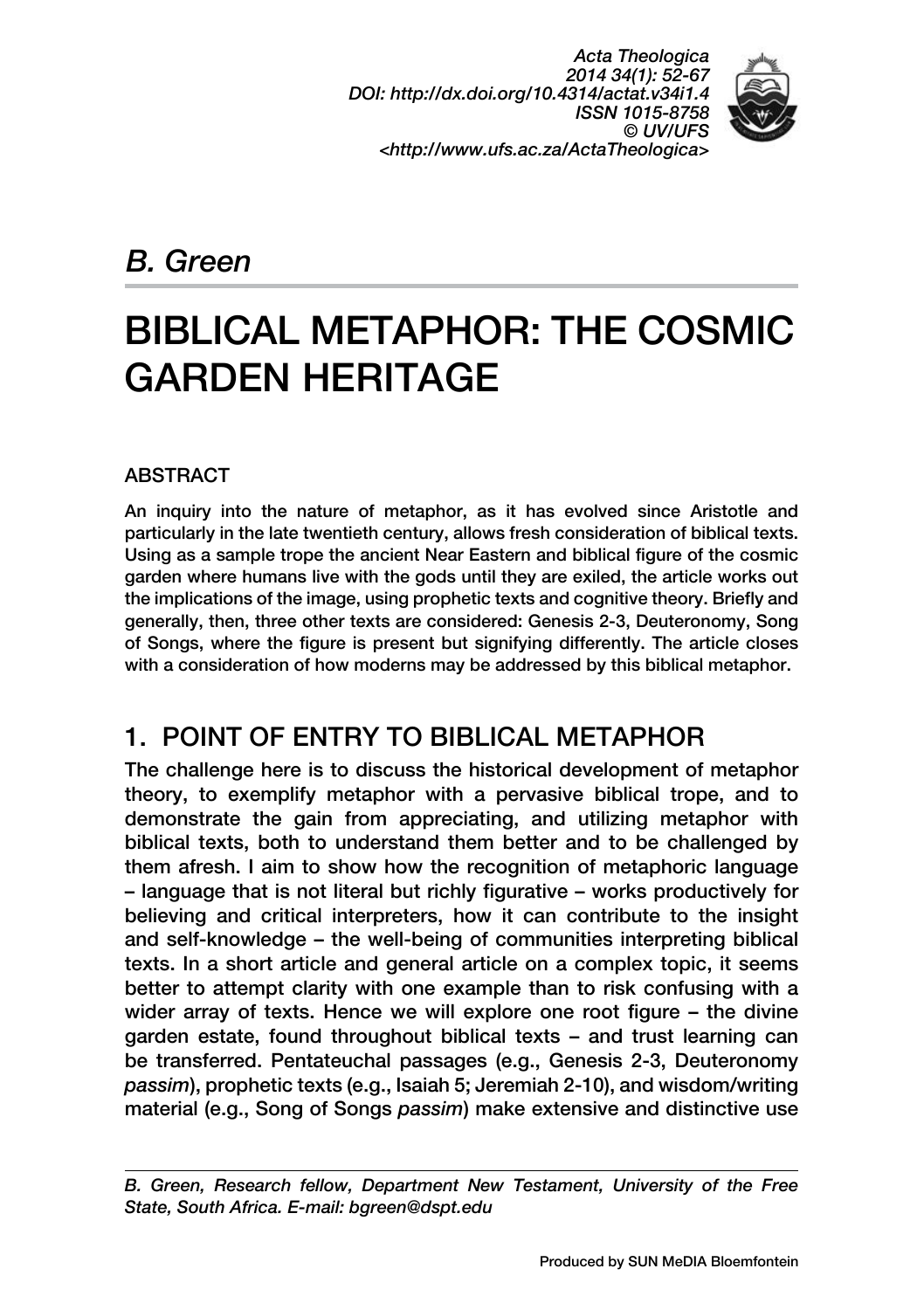of the garden trope, each drawing on and elaborating images and scenes, from short and simple to more extensive.

## 2. RECOGNIZING METAPHOR

A first choice in reading is to discern metaphor's presence, or conversely to refuse or miss the possibility that biblical texts can be metaphoric or undervalue the implications of such imagery. Two grounding questions prompt this choice: First, is every claim made by or for God in the biblical text to be taken as transparent to its referents in a simple and straightforward way, or does some material work better when we bring ancient and partially unfamiliar information to bear? Though the garden metaphor at hand is surely familiar and easily accessible to moderns, when we draw on its ancient Near Eastern heritage, understanding will be deepened. Second, is image-laden language to be understood as literally true, or does its insight arrive via another pathway? For those who either claim explicitly or suppose pre-consciously that the Bible comprises only factual and literally accurate statements about God, with imagery's contribution simply to reinforce such truth, the way forward seems clear and simple. The counter to all metaphoric theory is the refusal to entertain the possibility that language is metaphorical at all, to insist that language is essentially literal, to read as though that were so, to fail to unpack the entailments of metaphoric discourse. Conversely, to admit metaphor as a useful strategy and to exploit it opens up vast semantic possibilities for biblical texts while not abandoning the claim that they mediate truthfully about creator and creation. It is this second choice we will pursue here.

## 3. APPRECIATING METAPHOR'S FUNCTIONING

Metaphor study has had three general theoretical phases in Western thought, each working its way into biblical interpretation and contributing to understanding and interpretation of texts (Harris 1992:222-228). I will sample each phase, commenting on its contribution to insight into biblical language about God and Israel as sharing a divine garden or heritage space, with deity as host and humans as invited guest and collaborative partner, though eventually as threatened with expulsion. Though the third phase of metaphor is new and least familiar, its contribution will be focal in this article.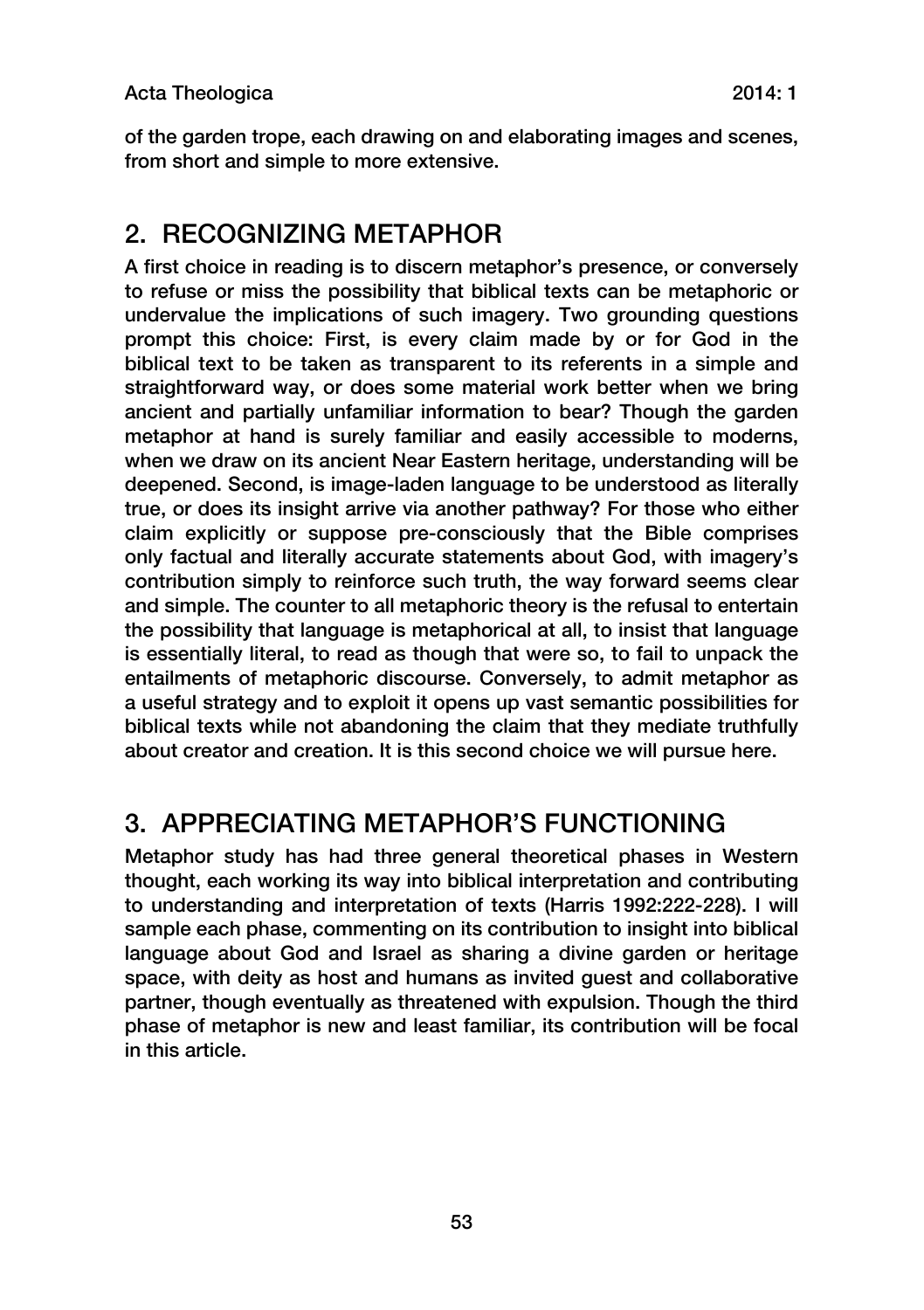## **3.1 Classic metaphor theory**

From Aristotle until well into the twentieth century, metaphor was basically understood as the process of giving one thing the name that belonged properly to another, i.e., transferring qualities from one thing to another, inevitably with some degree of inappropriateness (Soskice 1985:1-14; Wheelwright 1962:21-25): A deity can be spoken of as though he were the owner of a garden or manse (though such is not literally the case), a complex and inclusive religious relationship as though it were a shared living arrangement (which it is not). Or metaphor was seen in terms of analogy: As deity and humans interact healthily or not, so God is also related with people in diverse ways. For some classical thinkers and those who drew upon them, such metaphoric language was optional and ornamental, valueless for essential theological meaning. For others, there was genuine insight to be gained by metaphor: To envision God's people as guests in serious breach of divine hospitality offers insight, bears practical significance. In either case, this transference model, where divine outrage was directed against God's relationship with Israel, masked the possibility that the proprietary and patriarchal household identity attributed to divinity derives from ascribing human behavior to God, rather than being suggested "from above" (so Jindo 2010:8-21).

## **3.2 Recent metaphor theory**

In the twentieth century, crucial developments in theory brought new insight to this long-standing view of metaphor (Soskice 1985:24-53). Associated with the work of I.A. Richards, Max Black, and Paul Ricoeur, several clarifications and refinements were offered: Metaphor was affirmed as common rather than rare, as central to meaning rather than quasi-optional. Technical language became more standardized: the tenor (God's perfection and sovereignty) was the main point of interest and the vehicle (human dependency and inadequacy) the means of providing relevant information. Additional points emerged: Metaphor involved the juxtaposition of associated complexes rather than simply words; associations traveled both directions, not simply from vehicle to tenor; details of the metaphor could organize in a variety of ways rather than with a simple pattern; in a metaphor, some aspects of tenor and vehicle were highlighted and others suppressed; incongruity was a main factor in metaphor's communication. Metaphor theory and surely its biblical appropriation were substantially influenced by advances in sociological studies, by ideology criticism, and by developments in feminist theory (McFague 1982:145-192).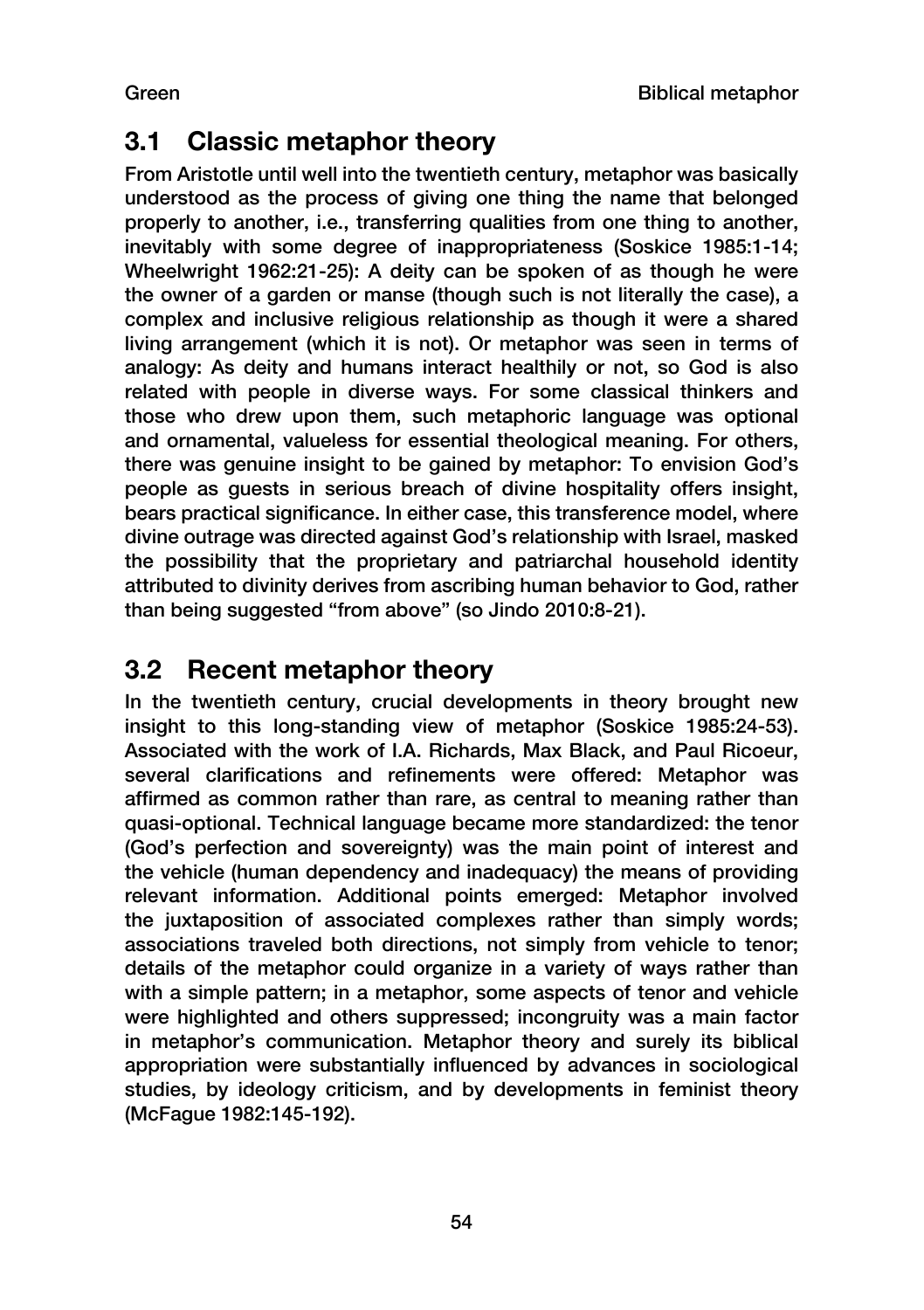With this more complex theory, many gains accrued as interpreters read more deftly. The God-human relationship was acknowledged to require a variety of images for its exploration, not simply one, however comprehensive it might be. The sharing of divine household space itself was shown troubled on both sides, with the demanding and even carping host exposed at least potentially as part of the problem in the relationship. Israel's pervasively hierarchical and patriarchal culture was exposed as a key player in the articulation of the divine viewpoint, with divine and male exclusivity-claims and jealousy recognized as projected from below rather than revealed from above. The silence of the accused – or the accuser's propensity to speak for them – appeared itself problematic. The pile-up of accusations – the guests as not only in violation but determinedly and chronically so, the indignant glee with which behaviors were detailed – appeared to many interpreters to approach the pornographic (Kirk-Duggan 2012: 243-258). The effect of religious ideology was adumbrated, the recognition that sacrally violent language can seem to justify abuse. But not yet fully articulated in interpreters' zeal to show the harm of the metaphor was a basic incongruity: Is "religion" well-described in this metaphorical trope? Is a human institution well-correlated with God's preferred ways? Are modern interpreters so blinded by western concern with rights, such that the patriarchal household is the only optic for appropriating the language?

## **3.3 Cognitive metaphor theory**

The third major phase in metaphor study emerged near the end of the twentieth century, catalyzed by developments in general cognitive theory, in more accurate sociology of religion, and also in a more precise and critical general literary criticism. Though in dialogue and substantial continuity with earlier twentieth-century work, cognitive metaphor is sufficiently distinctive to justify separate book-length treatment (Van Wolde 2009; Kövecses 2002). Cognitive theory assumes several basic tenets: metaphor depends less on philosophy for its assertions than on neural science; it assumes that metaphor is a property of concepts, not words; metaphorical language is thoroughly pragmatic, not simply ornamental; it is not intrinsically rooted in similarity of linked items, though likeness may be involved; metaphorical language is ubiquitous and virtually effortless; it is necessary for cognition. Terminology changes, with the former "vehicle/tenor" pair replaced by new though similar pair: a target domain – the prime object of interest, but more abstract, least well known – and a source domain – better understood and hence the means of providing information about source – compose the metaphor. The result is that the metaphoric assertion is set up as TARGET is source, or source  $-$  > [maps to]  $\tau$ ARGET. That is, calling upon cognitive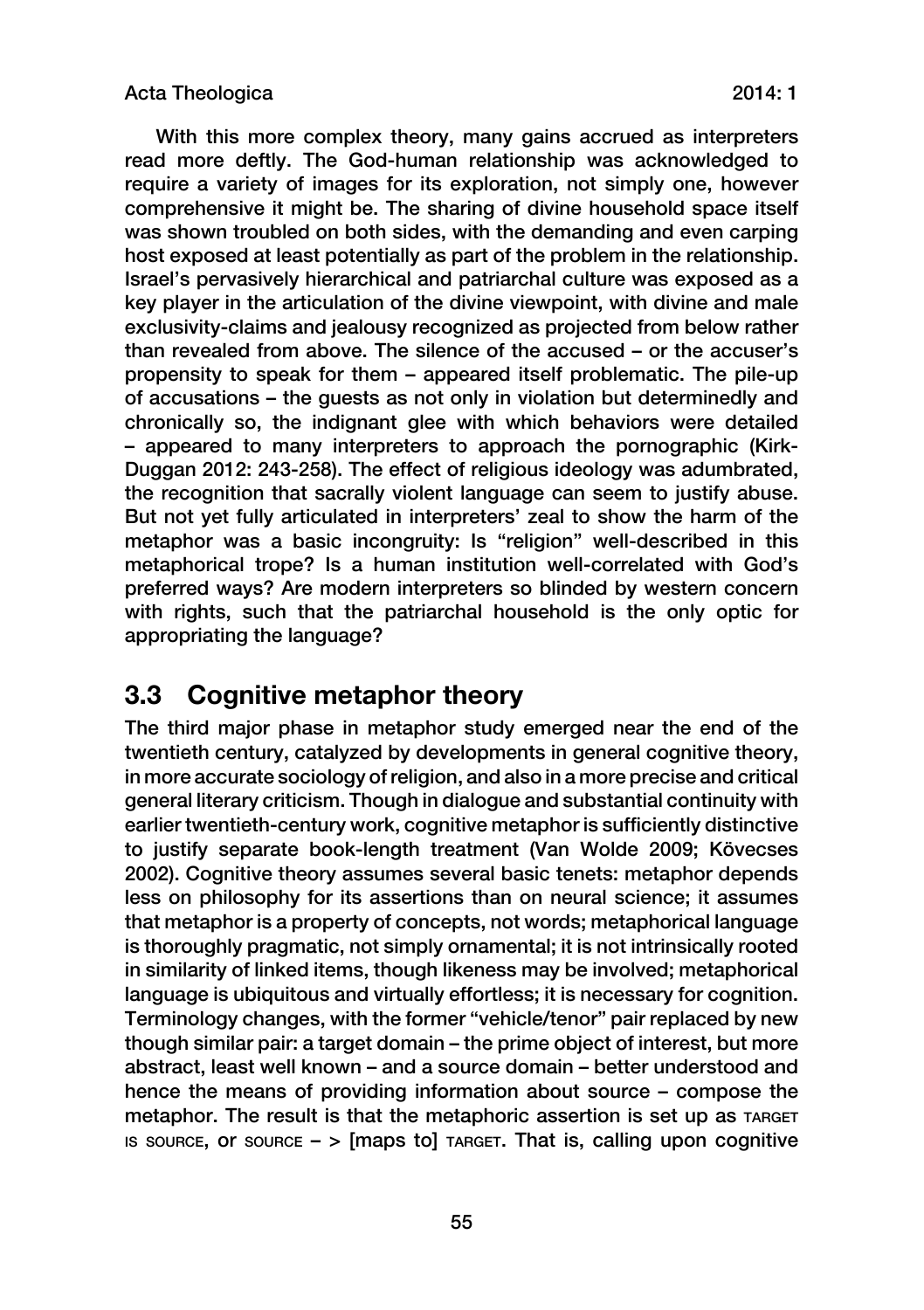theory's favorite example, if we wish to assert (metaphorically) that "life is a journey", the more common and better understood domain of journey becomes the source domain into which we may reach to find language to help us fill the target domain (more unknown, comparatively more difficult to talk about but actually what we wish to be able to articulate). So the characteristics of the journey map onto the features of life and give us insight. Since metaphor may be embedded or implied rather than stated directly, its presence may be tested by ascertaining that the assertion is not literally true or simply descriptive, and that its articulation and mapping provide the sense of encountering something that jolts one's default and literal understanding.

The claim to be explored in this paper is that God is a householder/ gardener and Israel/Judah is <sup>a</sup> guest/tenant/helper challenges a reader to find the human agricultural heritage as the vast pool of diversely productive information (so the source) about how God and Israel/Judah interrelate (target). It is immediately evident that the metaphor is more complicated than the simple one used as a sample just previously. Since metaphor theory had long seen that God is not literally a land owner and that a whole people is not literally a guest on a divine manor, cognitive metaphor continued to probe the implications of recognizing the presence of a non-literal and yet culturally grounded language. The literalism risked by loading a complex and problematic identity onto one player (whether deity or humans) becomes clear in the more complex theory. When the trope is unpacked and shown functional at a variety of levels, it becomes more difficult to literalize the metaphor. The challenge to factor dense metaphoric language more thoroughly emerged, as cognitive theory realized that distinctive and culture-specific metaphors like the one under consideration are themselves elaborations of basic and quasiuniversal ones, also contributed and explored and used as examples in cognitive theory: <sup>a</sup> people-group is <sup>a</sup> person-group, trust is nearness, people are complexes. Cognitive theory early recognized that even a metaphor so apparently simple as the divine garden is in fact highly complex and thus in need of a more ornate and precise awareness of its components. To fill this need, frame semantics and blending theory emerged, offered here very simply and schematically to demonstrate the possibilities of the theory and its liberative possibilities in opposition to flatter and simpler reading.

Making use of cognitive theory's terminology and challenges, we can factor source and target domains in more detail, hence acquiring greater depth for appropriating the imagery in the Bible and beyond it. This particular metaphor provides us a perhaps too-rare opportunity to marry specific historical information "behind the text," – in this case its ancient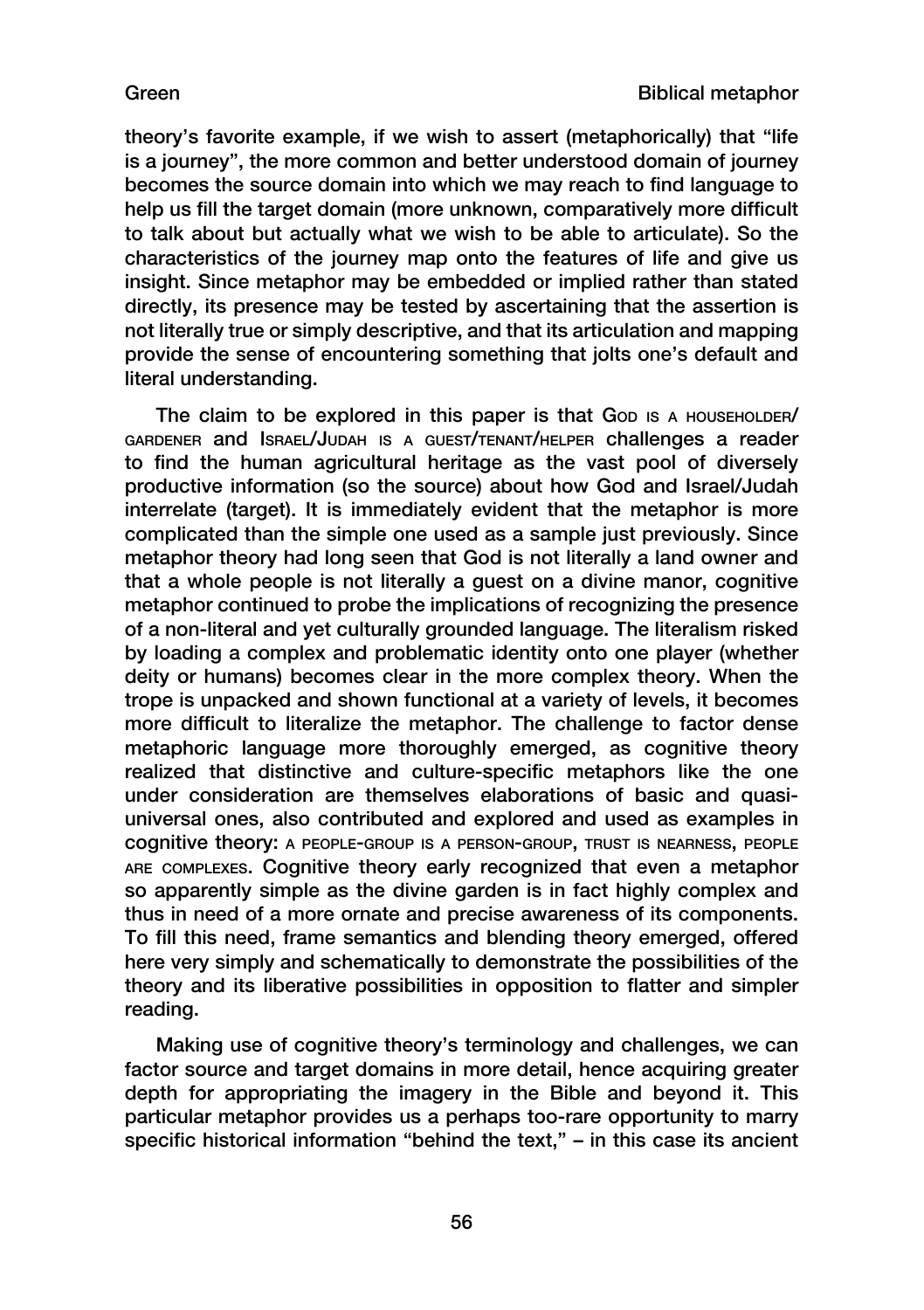Near Eastern provenance and the political, socio-economic and religious realities of 8th-6th century Israel and Judah – with its literary metaphoric features.

Two distinct though related facets of source material are relevant. First is the ancient and rich heritage from Israel and Judah's older and wider neighborhood where the cosmic garden is prominent in literature and art. As described by Job Jindo (2010:chs. 4-5), the trope features the gods as responsible for cosmic harmony, various deities for various parts of the world. Human beings are invited to dwell in the divine heritage – garden, orchard, vineyard – to share responsibility for maintaining order. But the humans in general and their royal leader in particular are shown radically deficient in this role, and so the council of divinities decrees that they must answer for it. The grieving and affronted divine plaintiff brings charges, specifying in detail the grounds for the case against the accused while lamenting the consequences of their actions. The accuser, besides being lamenter, is also ultimately the judge, while a prophet figure is intercessor for the humans and messenger to them. But with human guilt undeniable, agents are appointed to wreak devastation, and the dwelling place becomes bereft of fruitfulness and joy. The heritage is desolated.

Jindo's formulation for the base or root metaphor works as follows in cognitive linguistic terms: the cosmos is <sup>a</sup> state, transposes to YHWH's ROYAL GARDEN IS ISRAEL/JUDAH, OT JUDAH MADS to - > YHWH'S ROYAL GARDEN. This basic metaphor has constellating component parts (sub-metaphors) and plays them out variously, though within the basic assertion. That is, the familiar data from ancient and likely familiar lore comprises the source domain for this metaphor.

A second major component of source material is the actual socioeconomic and politico-religious character of the Israelite and Judean culture, such as it can be re-constructed for late monarchic period (eighth to sixth centuries). If Jindo's researches have provided a more general cultural background for the metaphor we are working on, the sociological investigations of Chaney (1989 *passim*) and Premnath (2003:25-42) have shed light on what was relevant more specifically. To summarize complex material efficiently brings us to the following: Mid-first millennium Israel and Judah comprised what we can call a basic subsistence agricultural society, where goods were produced and consumed locally, for the most part: grain, wine, and oil; wool, leather; fruit and honey; cultic offerings; progeny; livelihood. The context for this economic arrangement – which is simultaneously political, social, and religious – took shape around the patriarchal household, where men and women in various roles shared a way of life based on fruitfulness and an ancestral land/heritage system,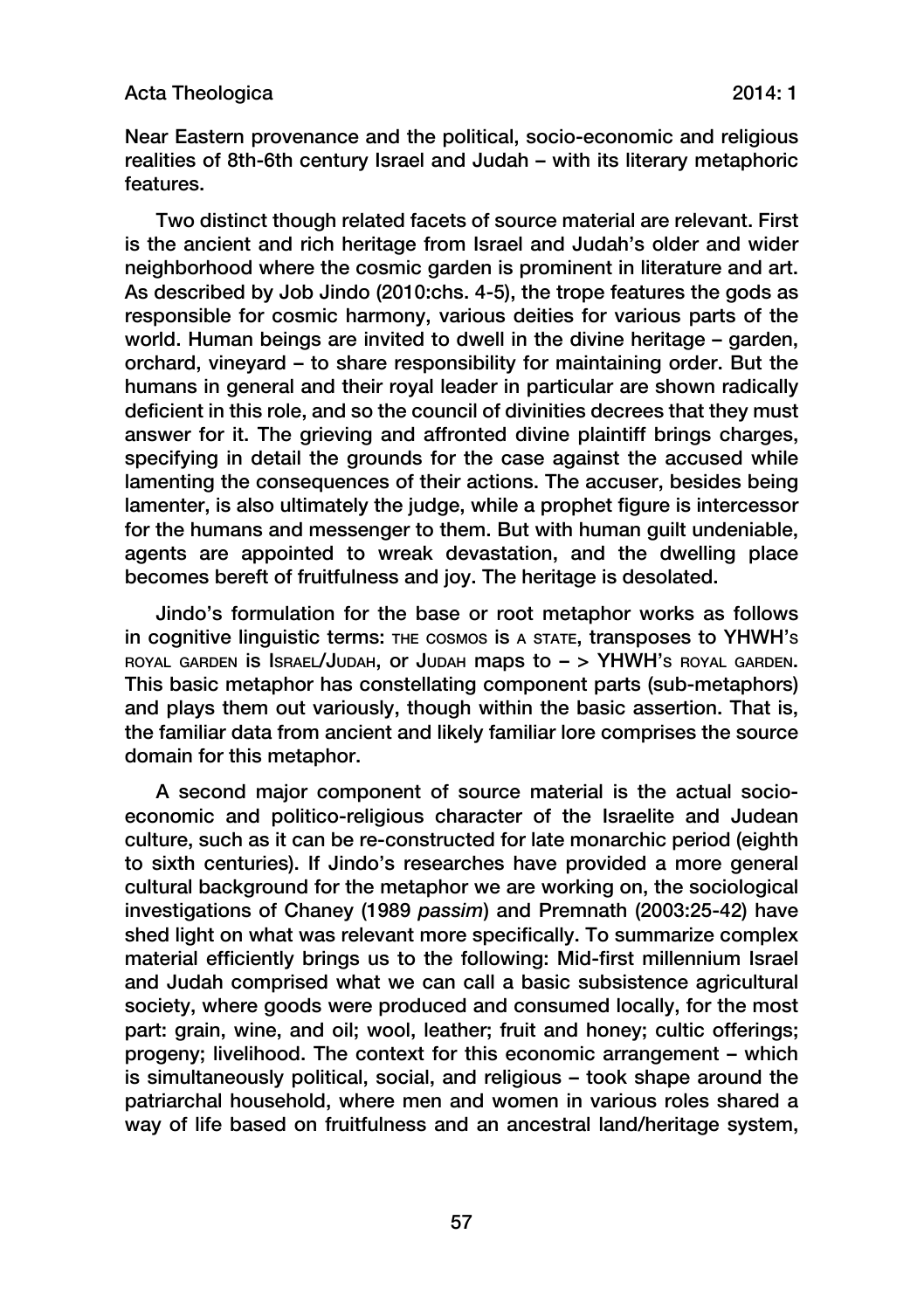to be maintained over against the threat of its being absorbed into everlarger units as a result of royal power (whether in Jezreel, Samaria, Jerusalem) and imperial threat behind that (Assyrian and Babylonian).11 As imperial shadows fell closer – whether from north, south, east or west as they did by turns – leaders (various elites, including minimally kings and their palace bureaucracies, powerful nobles, at least some priests and prophets) were caught on the horns of a dilemma: To meet the demands for tribute, the subsistence and heritage-based society had to be re-ordered towards a more "efficient" command economy, resulting in greater flow towards "headquarters," i.e., the palace (local and foreign). Pressure for greater efficiency and outcome was exerted on the ancestral heritage system, comprising domestic households, reliant upon the cycles of fruitfulness that allowed survival: fertility of womb, ground, livestock, basket, kneading-bowl, as Deuteronomy compactly has it (28:4-5). We may accurately call this system the patriarchal household, so long as we recall it is populated by men and women – parents, elders, and offspring, by animals and plants, by deity and ancestors, by slave and free, all seen as working in a particular way for productive survival. From the perspective we can construct for elites, to play the major powers off each other, to seek allies of Judah's own small size, and to wring from their own people as much as they could manage seemed a sensible choice.<sup>22</sup> The efforts of leaders to make effective alliances and command tradeable products was a matter of exerting control on those producing goods. That is, Judah's political and religious leaders presumably felt constrained to urge a policy that would work effectively *for themselves* under the circumstances to salvage what was salvageable, their own positions not least of all. As a survival strategy, it was ultimately ineffective.

So far as religion is concerned, the viewpoint implicit in the material as extant in biblical texts suggests an effort to move closer to aniconicity than will have been the preference of neighboring systems or practiced earlier

<sup>1</sup> Premnath, 20-24, lists the systemic character of a culture undergoing such stress; his book then explains in fuller detail and works with prophetic texts to show processes operative.

<sup>2</sup> It is not difficult to understand how people, pressed "suddenly" by difficult choices they had not anticipated having to select, might think there were alternatives at least for them that would not be so dire as some urge as necessary. Presently, gasoline has become comparatively expensive and the accumulated fuller costs of our dependence on oil are undeniable. And yet few people directly involved are contemplating or even imagining a basic change in our whole manner of living that relies on costly and thirsty machines. We somehow think a major change will not be necessary, at least for us. In fifty years, it will seem obvious that we have had our heads in the sand for some time.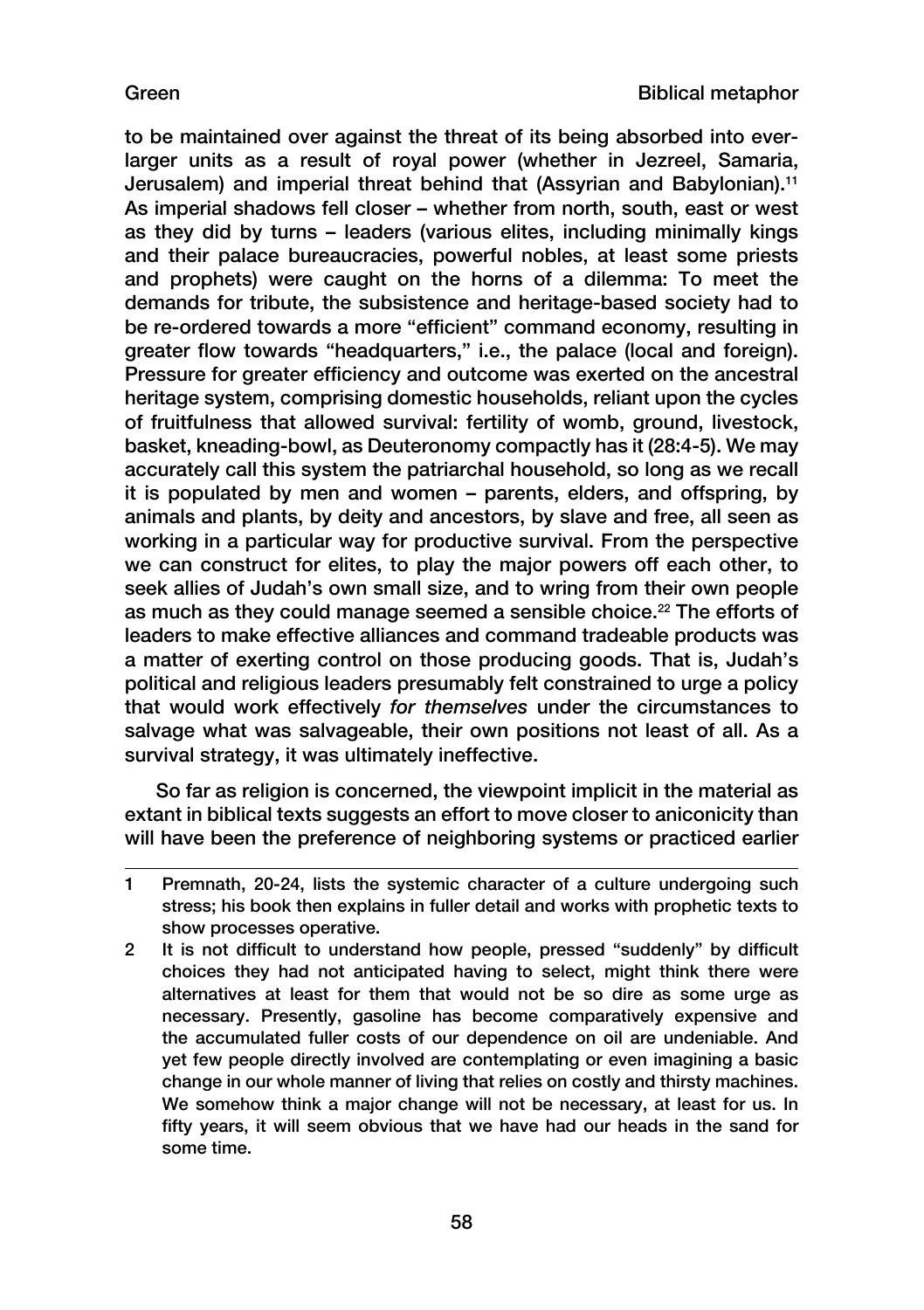within Yahwism, urging a praxis more aniconic than visual, more monotheist than multi-theist.<sup>3</sup> A shorthand name for this is "Yahweh alone," with distinct but related foci: the deity with no peers or dependents, and that deity as over-against foreign systems pressing their demands. Disputed between canonical prophets and their opponents is what is entailed by living as YHWH's people on the land YHWH loves and has shared with a particular people (as distinct from others): how to live responsibly and suitably in the divine garden into which their deity has invited them.

Several misapprehensions were abroad: The large nations supposed, as empires do, that the small patch of conveniently located territory was theirs for the taking, to be exploited as needed. Whether the heritage was conquered and burned, dominated and annexed, or simply pillaged for its produce, all participants needed to be shown another reality. For the leaders of God's people, notably kings but the other elites as well, the error seems to have been to suppose that they were in charge and could negotiate freely and safely with one powerful overlord or another while, hoping to avoid or delay something unpleasant, certainly planning to maintain their own privileged positions. We may suppose that the sages, scribes, priests and prophets were tempted to contribute their particular skills to that mistaken and myopic royal belief. Kings and their surrogates would have to learn a different way, for everyone's sake.

Another way to suggest the conflict implied in the cosmic metaphor is to suggest that the prophets contested the notion that the garden heritage had come without strings, i.e., that people could inhabit it as they pleased without consequence. But some practices destroy the garden and threaten its inhabitants. It works to hear some of the charges of "false worship" as representing the mistaken notion that YHWH did *not* have clear expectations about and limits regarding worship (and of course also treatment of the poor). To live appropriately was to farm and herd locally, to worship and exchange goods in such a way that YHWH's ways were respected, so the land would be passed on in good condition to heirs. When adjacent empires threatened, such living was much more difficult, perhaps we now assess, impossible. But biblical claim is that YHWH's people must attempt to live responsive and faithful to YHWH's ways. The danger was to refuse to see that to live on the heritage and violate these "divine" norms was deeply offensive to God – at least the deity as constructed in the pre-exilic prophets. The heritage was not an

<sup>3</sup> The complex discussion of how Israelite religion emerged from its multiple and image-laden roots to be more closely aligned with what can be called or loosely equated with monotheism can be sampled in the work of Mark S. Smith (2001:3-24,167-178).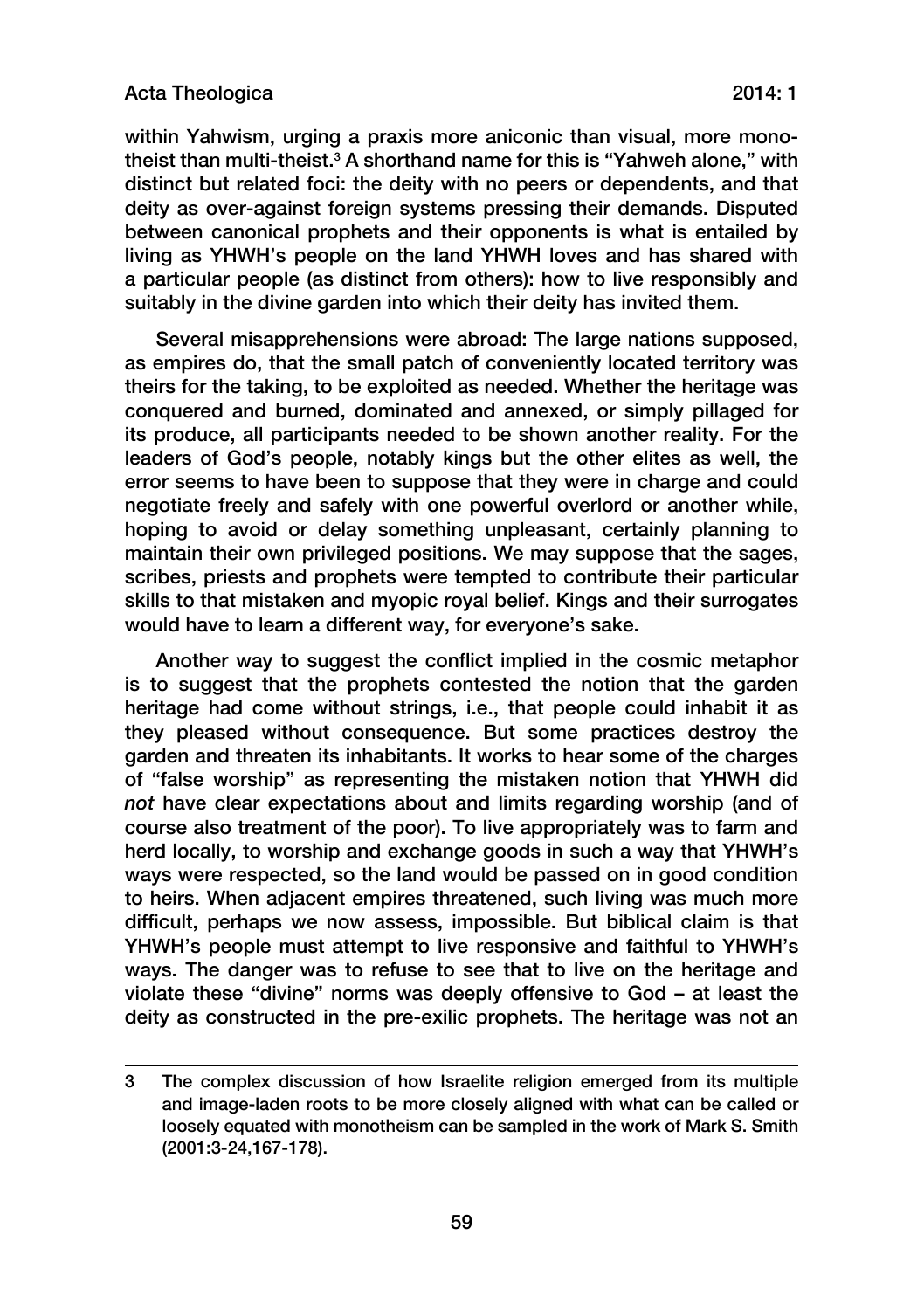#### Green **Biblical metaphor** Biblical metaphor

entitlement but a gift. God's people in general would need to understand, more broadly, what is entailed in dwelling in the garden of the gods. The challenge was not and is not a matter of facts but of viewpoint, attitude. The heritage claim was not and is not susceptible to proof, remaining a matter of faith and commitment. Existentially, it matters where humans see ourselves living – on commodity real estate or in the cosmic garden – and it will affect our behavior. The role of the classic prophets was to find the best ways to re-orient the view of mistaken people (Green 2013:3-11).

With such a texturing of source information the metaphor now factors as follows:

YHWH's HERITAGE IS JUDAH/ISRAEL, OT, ISRAEL/JUDAH Maps to - > YHWH's heritage/the 'family farm' way of life (target maps to source: to analyze what is happening more tangibly provides insight into what is less obvious but needs to be known). So the fuller *source domain* is the imaginative world of mythic narratives and more existential local patriarchal household, including of course the male and female as spouses but covering more as well; it includes worship not just narrowly considered but *a whole relationality* including politics, economics, ecology and worship (which together comprise Yahwistic religion).

The target or urgent center of interest and contestation to be illuminated comprises the specific choices around the centralization and urbanization press, whether the "pressure" comes from Davidic kings or from Babylonian policies and armies: the threat imposed by the heavy hand and bruising heel of Assyria, Egypt, Babylon and by local elites, insofar as they participate. The value of the metaphor is to make reliably clearer what the ancient wisdom suggests. One way to phrase the matter under intense consideration is whether to be the people of YHWH is possible when not living in a particular way on the heritage of Israel/Judah. Is Yahwism compatible with market economics, with imperial domination, with exile?

The steps of specifying the components of source and target expands the reach of the metaphor considerably to entertain the following sets of relations: A new chart shows the overlap, with details from classic prophetic language adding specific detail: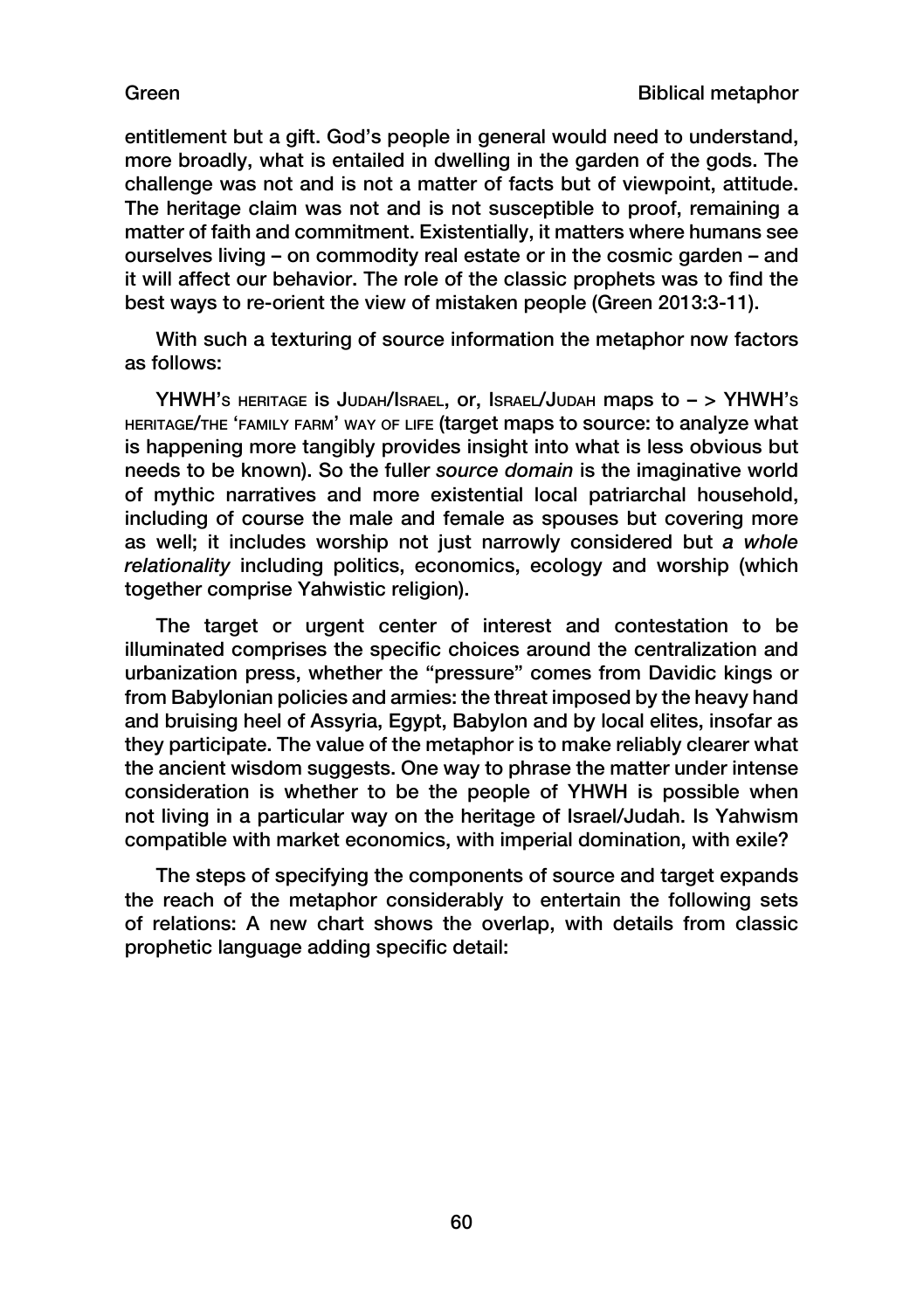### Acta Theologica 2014: 1

threat to orderly, fruitful survival relational inequity among elites/peasants, males/females, deity/humans exclusivity claims and violations reliance on international players: alliance partners, deities disintegration

*target domain: Yahwism threatened : source domain: household stressed:* God-human-relationship: violated = husband-wife relationship: violated transgressive acts in social body illicit acts by female in household religion–betrayed patriarchy–under attack or threat YHWH alone–transgressed social mores–violated love claims–pressed but disregarded husband's role–threatened past claims–pressed but renounced family structures–threatened worship–flawed inheritance–made questionable future gifts–owed but rejected household goods–plundered reaction/cure–repudiation reaction/cure–punishment anger/outrage anger/outrage destruction shaming

#### *Yahwism threatened is household stressed:*

threat to larger unit is visible in household confusion of authority destabilizes and threatens productivity fertility is threatened by various players contestation or uncertainty of "father's" authority leads to confusion patriarchal honor is risked as "father" is disregarded behaviors as aberrant domestically and internationally reaction of authority to blame deviant for lack of control conflicting sense that the needs of the players are not being – cannot be – met temptation to select alternative partners in order to attain desired/needed goods violence threatened as an antidote to the ensuing chaos.

## 4. GLANCING AT OTHER COSMIC GARDEN TEXTS

Though the detail for the present analysis is drawn primarily from Jeremiah (and other prophetic texts: one thinks readily of Isaiah 5), we can – still at the macro level – consider briefly and suggestively three other biblical books where the basic metaphor works out quite differently, though still fruitfully, perhaps offering some fresh insight. The question is what possible target domain the cosmic garden illumines in its particular source material.

### **4.1 Genesis 2-3**

The narrative that now opens the biblical account of creator and creatures so memorably is, of course, transparently a cosmic garden text. Utilizing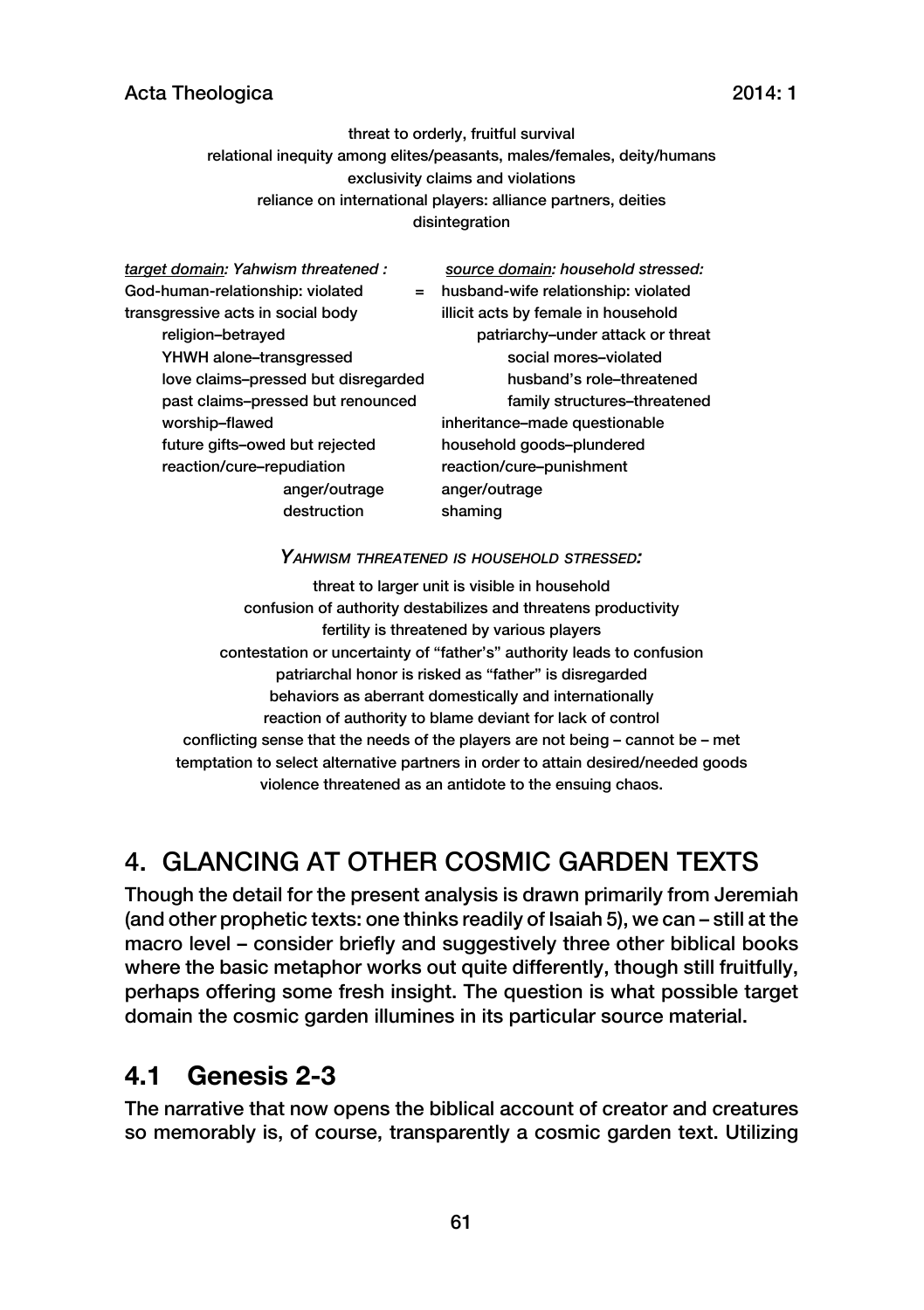the imagery, the narrative functions metaphorically rather than literally as a sort of video of human origins, the role it has been assigned and holds so tenaciously in Christian theology. The details of the story emphasize first the mutual relatedness of all the players: dust, water, vegetation, animals, humans, deity – all working to mutual benefit (Trible 1978 *passim* remains an excellent source of such detail). The aftermath shows just as clearly the breaches among all players: humans from deity, from each other, from the garden and its members – with deity and garden interdicting the humans from their former access. This particular narrative raises the "how" question for consideration, with the source details stressing that the garden itself, its flora and fauna, occasion for the humans some limit they cannot navigate well. Hidden beneath the how is the why: Why should the humans be unable to live in intimacy with and in the heritage that was offered them? How did it come about that the human guests were not able to live within the divine garden?

If we read this story over against all that has been suggested by our work on prophetic texts, the target question provoked may be something like the following: As the people of YHWH, long-accustomed to life in the heritage land on the west side of the Jordan River, come to experience how they can survive and even thrive elsewhere, the challenge is to "resurvey" the garden. Does YHWH's garden comprise a particular set of compass co-ordinates, even a particular way of worship and livelihood? Or is a wider garden possible, necessary, inevitable? The story of the original forebears, especially understood as an exilic text as is currently the situation (Ska 2006:184-229), may no longer *lock into* a story of a primordial fall or rift – though it can surely bear that freight – but may also be a narrative grounding a sort of brave new world experience related to historical exile, where humans have acquired a certain dreadful and perhaps regrettable experience but are challenged that a future with the deity is still possible for them. The old garden, no, but an existence on the land and a new strugglous relationship with it that is workable, yes. The metaphor helps those who enter it find their way past one garden gate, which however, offers them a new access to a heritage.

## **4.2 Deuteronomy**

The whole macro narrative of this hinge book, situated now between the Torah and the Deuteronomistic History/Former Prophets, is massively underwritten by the garden metaphor. How will God's people, listening to Moses recite their long past while perched on the edge of the land and longing to enter it – though soon to be without their leader and primary storyteller – understand their challenge and responsibility? How does old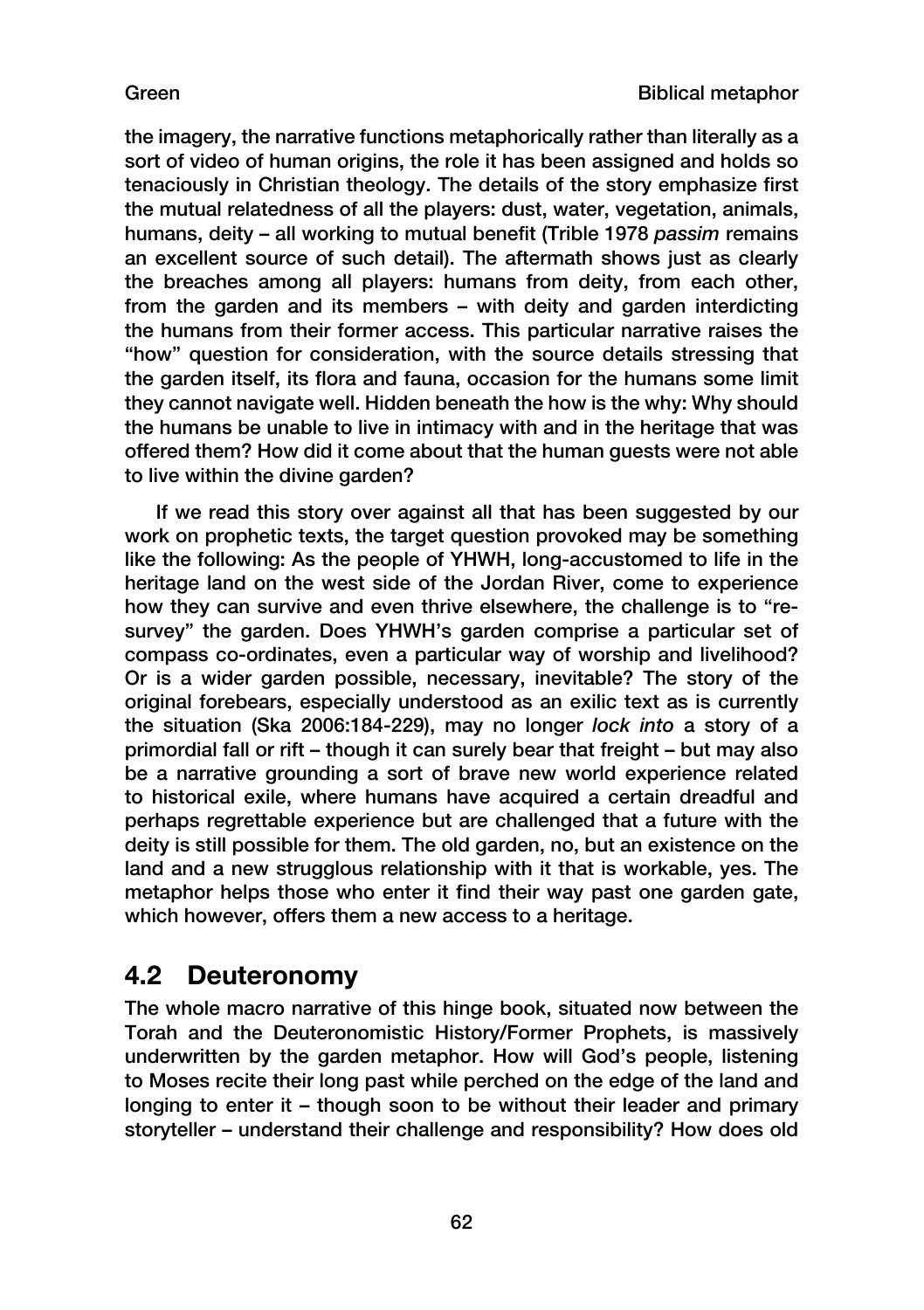### Acta Theologica 2014: 1

experience of failure to settle well in the land and consequent need to leave it, a recital that the book of Deuteronomy constantly reviews (e.g., ch. 4), seed as well the possibility that this time the sojourn in the garden might go better, last longer, bear better fruit? That the narrating voice of Moses knows both the failure that has accrued and is likely to repeat but can also speak of fresh possibilities and fertile future is realistically hopeful.

The source domain of this particular version of the cosmic garden stresses, in a way different from the Genesis text, the possibility of return, and hence a plausible target for filling out is the matter of how a fresh return from a bitter exile can be different from what preceded it. The land, with its texture of social and economic detail as described and advised in chs. 12-26, makes explicit the sets of God-given limits within which the humans must agree to live if the sojourn is to endure. Unlike the garden Eden (noted above) and the Song of Songs lovers' gardens (see below), however, the Deuteronomy land is not paradisaical but almost painfully prosaic. To garden or farm with the deities is hard work, involves exacting relatedness. The default valence of the metaphor is reminiscent of the world into which the man and woman found themselves post-Eden, with the question being: How to flourish now in the present garden, the only one presently on offer? How to learn from past experience? How to avoid the behaviors that have proved troublesome in the past?

## **4.3 Song of Songs**

We have, again, a garden text where it seems that only love is found, where only joy and fulfillment abound. To live in the lush and sensuous matrix that the female and male characters articulate throughout this book seems wholly halcyon, idyllic, and far removed from the more threatening shame- and guilt-laden spaces that normally comprise the metaphor under question (Exum 2005:3-13). The basic metaphor is factored into detail of sight, sound, texture, smell and feeling, comprises flora and fauna in all their splendor and variety. The garden is, in a sense, the man and woman's love relationship. Though it is true that the deity is not mentioned, it is difficult to imagine a canonical biblical text that does not assume that the creation in which the lovers flourish and thrive is God's creation, perhaps innocent in some way of the tensions and problems the prophets knew. Yet this is not quite Eden's garden, nor is it the socio-political and economic manor of Deuteronomy. At least four times in the short book (1:6; 3:1-4; 5:5-7; 8:8-10), the woman experiences the loss of the one she loves, finds herself ill-used as she seeks him. Her brothers, mentioned fleetingly, open her discourse with rebuke and remain a threat at the end.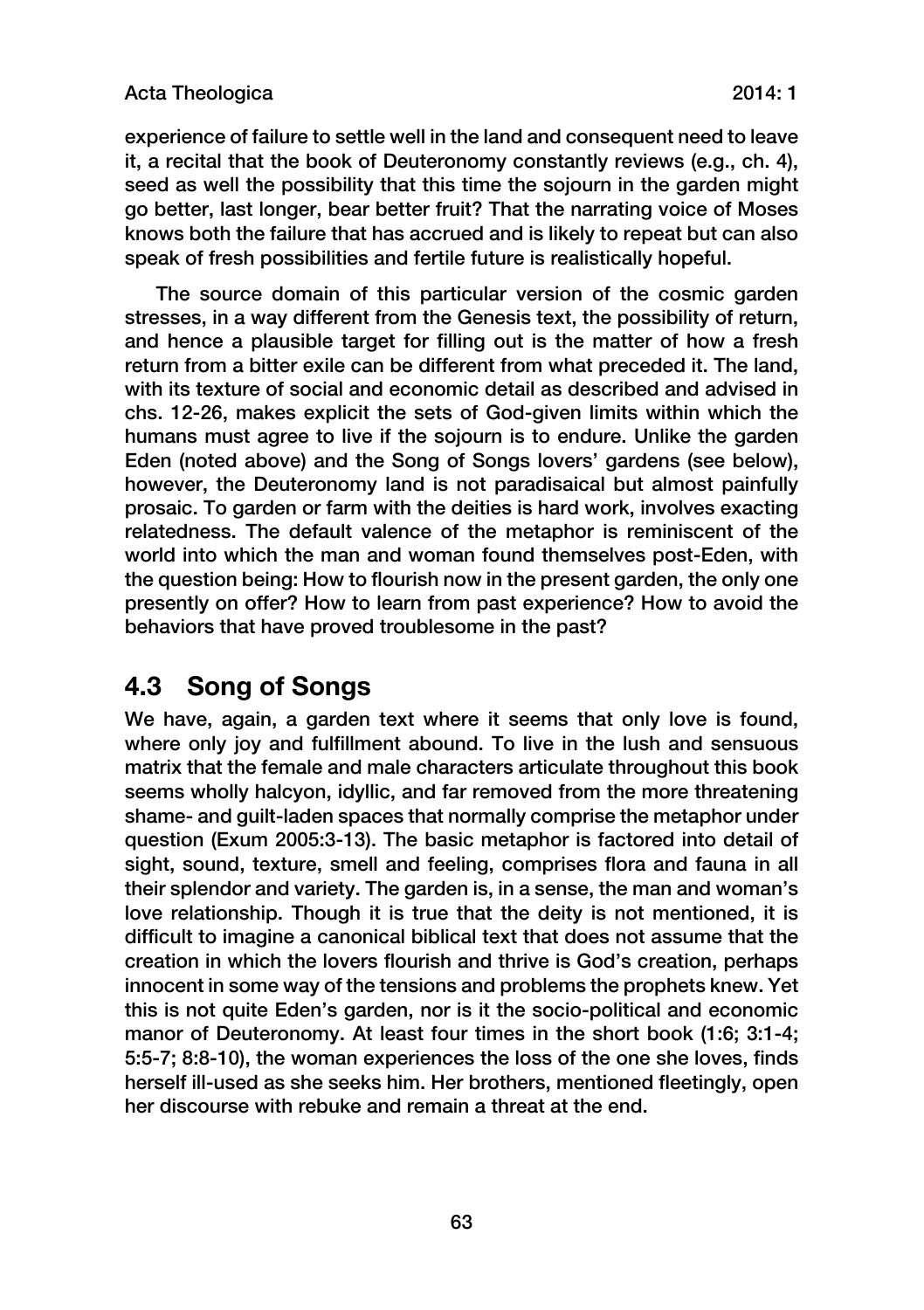What target situation and challenging question can plausibly be prompted by this particular source domain? Moderns quickly note the distinctive role assigned to the female and the feminine (cf. Exum 2005:ch. 7), as ancient commentators were alert to the virtually unprecedented absence of God from the book's discourse (Norris 2003, xvii-xxi). Perhaps the rearrangement of the male/female and the divine/human roles are what the garden language calls attention to, challenging readers to find themselves in radically new circumstances. It is the generous "othering," the capacity of characters to construct and relate with each other so spaciously and generously – the woman's brothers and shadowy sentries providing a threat that seems distant and manageable? Is the target, as Jewish and Christian ancients imagined, the creator/creation relationship at its most wonderful? How to live well in that particular garden? How to understand what it entails, prefers, prompts, prohibits?

## 5. GAINING RICHER READING SCOPE

What have we gained from the dynamics of reading the metaphor capaciously? The cosmic garden functions as a world – as worlds – in which readers find themselves bidden in order to ponder the question of how to live as God's people: to survive, to thrive, to face dread changes and anticipate relief from them. Even at this general level, the challenge of seeing a better known source domain to help us feel our way toward the target realm for the biblical people makes a challenging reading assignment. To factor the domains and register the collaborative richness of the component sub-metaphors and other analogical tropes promises to repay the effort. To allow the basic metaphor to shift its basic texture from one situation to another keeps it fresh. Kaleidoscopically, fresh insight continues to generate. But how does the cosmic garden heritage metaphor address us, reading these materials many centuries removed from the biblical circumstances?

The final aim of this piece, built upon and drawing from our insights about the cosmic garden heritage as we have considered it, is to allow it to illumine our own existential situation.4 Returning to the basic insight developed from the prophetic materials, enriched and ramified by our quick look at three other instances, can be restated once again: The basic metaphor *target* – a sustainable way of living productively our relationship

<sup>4</sup> McFague 2001 brings together classic (i.e., pre-cognitive) metaphor theory, a deep familiarity with biblical texts, and a keen sense of the ecological crisis. Fuller philosophical and historical information is available in Berry (2009), Cannato (2010), Delio (2011), Tucker (2003).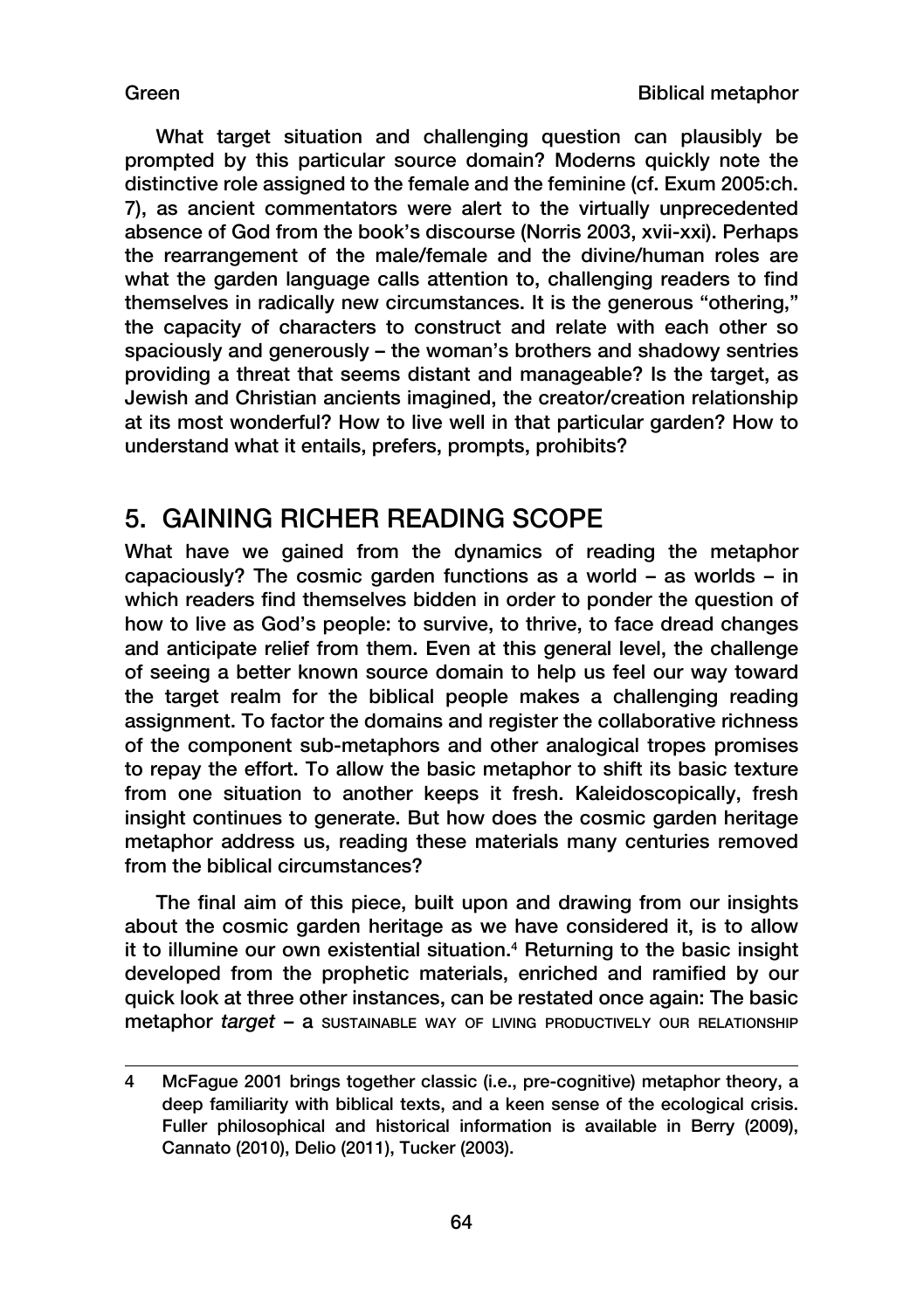#### Acta Theologica 2014: 1

WITH God includes what we moderns parcel out as political, economic, ecological, and cultic, amply present in the biblical passages. The *source*  domain is THE WAY OUR HOUSEHOLDS ARE RUN. As twenty-first century global citizens, we share with the mid-first millennium prophets a sense of crisis, fear for productive survival at a level far greater than pertained in their day. Since the threats are all to easy to name, we can instance simply the weather changes brought about by the rise in earth's temperature and the crises implied in the irreversible pollution of the world's oceans. How can earthlings of all sorts find the resources for survival in the cosmic garden provided for all of us by the creator? What behaviors of ours are incompatible with a healthy garden? What wreaks havoc in and ultimately threatens to destroy the garden, such that our exile from it will be terminal? This time the opponent is not other nations, is not reducible to the anger of the gods, is no longer nameable as "natural disaster".

Insights from "big history," big science," collaborating to evolve "big spirituality" with its opportunities for wider and deeper consciousness of being and presence assist the wisdom texts of Genesis, Deuteronomy and Song of Songs help us see more clearly that we *are* the garden, to grasp the urgency of gaining capacity and consciousness to see ourselves not as autonomous users but as co-participants. How we live with a divine presence that is not simply an enforcer, a sanction, an authority will change the nature of our presence. To appreciate that co-creatures rely upon our self-knowledge as garden guests/hosts is key. To learn to "other" very differently, to re-think radically the nature of our relatedness with every other creature and with our creator is our challenge if we are to survive and thrive.

As the prophetic texts begin to underline for us the dire circumstances we face, the Genesis narrative stresses for us the nature of relationships gone awry, how it happened. The Deuteronomy detail raises for us the question of reversibility: How many times can we start afresh, be invited back once we have found ourselves expelled? The Song of Songs discourse reminds us of what is on offer, begins to suggest an intimacy worth the struggle to learn to other differently. The cosmic garden heritage is there for us, available in our tradition, waiting to be appropriated in lives of deeper consciousness.

## **BIBLIOGRAPHY**

Berry, T.

2009. *The sacred universe: Earth, spirituality, and religion in the twenty-first century*. Edited and with a foreword by M.E. Tucker. New York: Columbia University Press.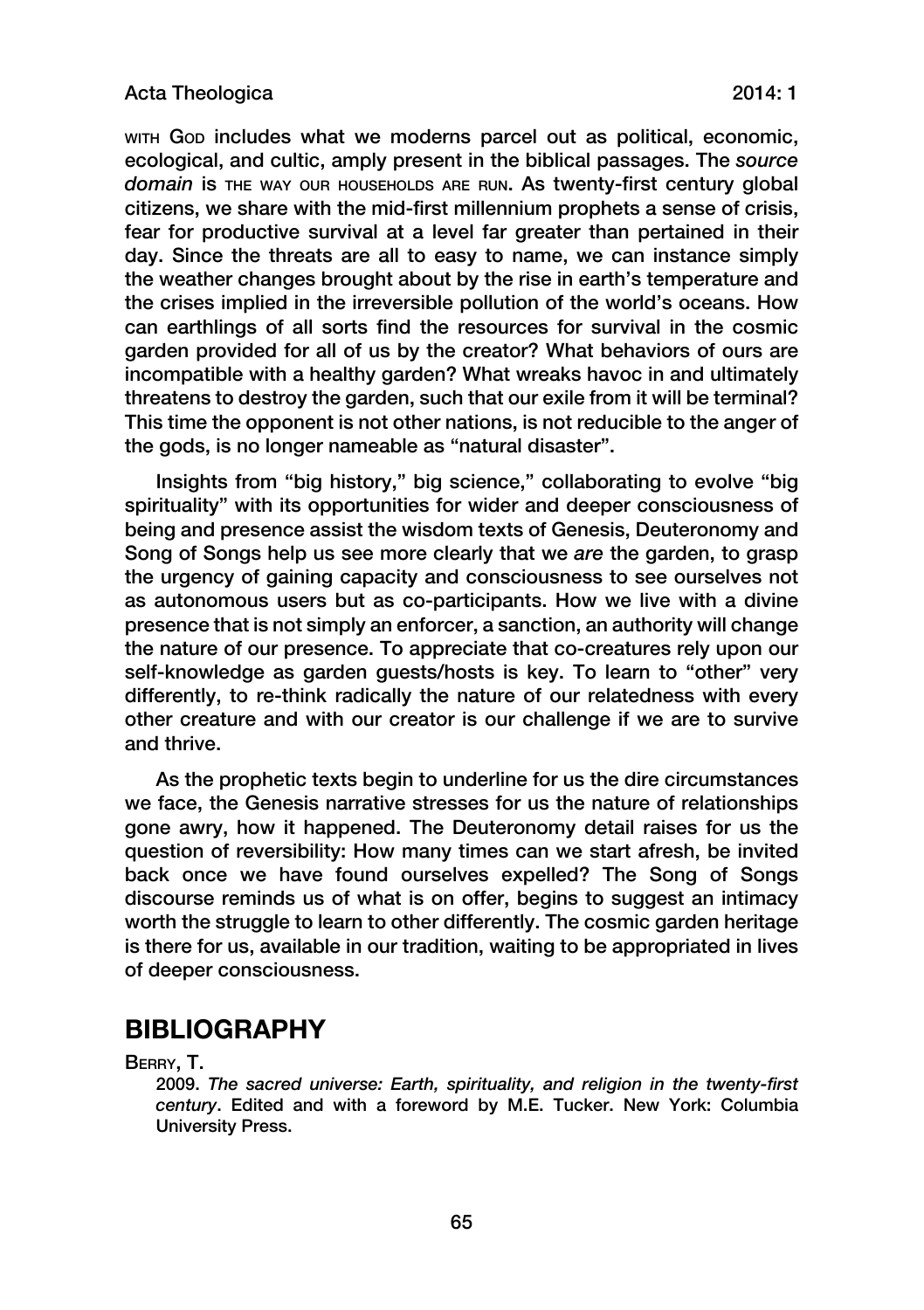#### Cannato, J.

2010. *Field of compassion: How the new cosmology Is transforming the spiritual life.* Notre Dame, Ind.: Sorin Books.

#### Chaney, M.E.

1989. Bitter bounty: The dynamics of political economy critiqued by the eighthcentury prophets. In R.L. Stivers (ed.), *Reformed faith and economics* (Lanham, Maryland: University Press of America), pp. 15-30.

#### Delio, I.

2011. *The emergent Christ: Exploring the meaning of catholic in an evolutionary universe.* Maryknoll, New York: Orbis Books.

#### Exum, J.C.

2005. *Song of Songs: A commentary.* Louisville, Kentucky: Westminster John Knox

### Green, B.

2013. *Jeremiah and God's plans of well-being*. Columbia, South Carolina: University of South Carolina Press.

#### Harris, W.V. ed.

1992. "Metaphor." In W.V Harris (ed.), *Dictionary of concepts in literary criticism and theory*. (New York: Greenwood Press), pp. 223-231.

#### JINDO, J.Y.

2010. *Biblical metaphor reconsidered: A cognitive approach to poetic prophecy in Jeremiah 1-24*. Winona Lake, Ind.: Eisenbrauns.

#### Keefe, A.A.

*Woman's body and the social body in Hosea.* Sheffield: Sheffield Academic Press.

### Kirk-Duggan, C.

2012. Demonized children and traumatized, battered wives: Daughter Zion a Biblical metaphor of domestic and sexual violence. In: M.J. Boda, C.D. Dempsey & L.S. Flesher (eds.), *Daughter Zion: Her portrait, her response*. (Atlanta: Society of Biblical Literature Press), pp. 243-268.

#### Kövecses, Z.

2004. *Metaphor: A practical introduction*. Oxford: Oxford University Press,

#### Lakoff, G. & Turner, M.

1989. *More than cool reason: A field guide to literary metaphor*. Chicago: University of Chicago Press.

#### Mcfague, S.

1982. *Metaphorical theology: Models of God in religious language*. Minneapolis: Fortress.

2001. *Life abundant: Rethinking theology and economy for a planet in peril.* Minneapolis, Minn. Fortress Press.